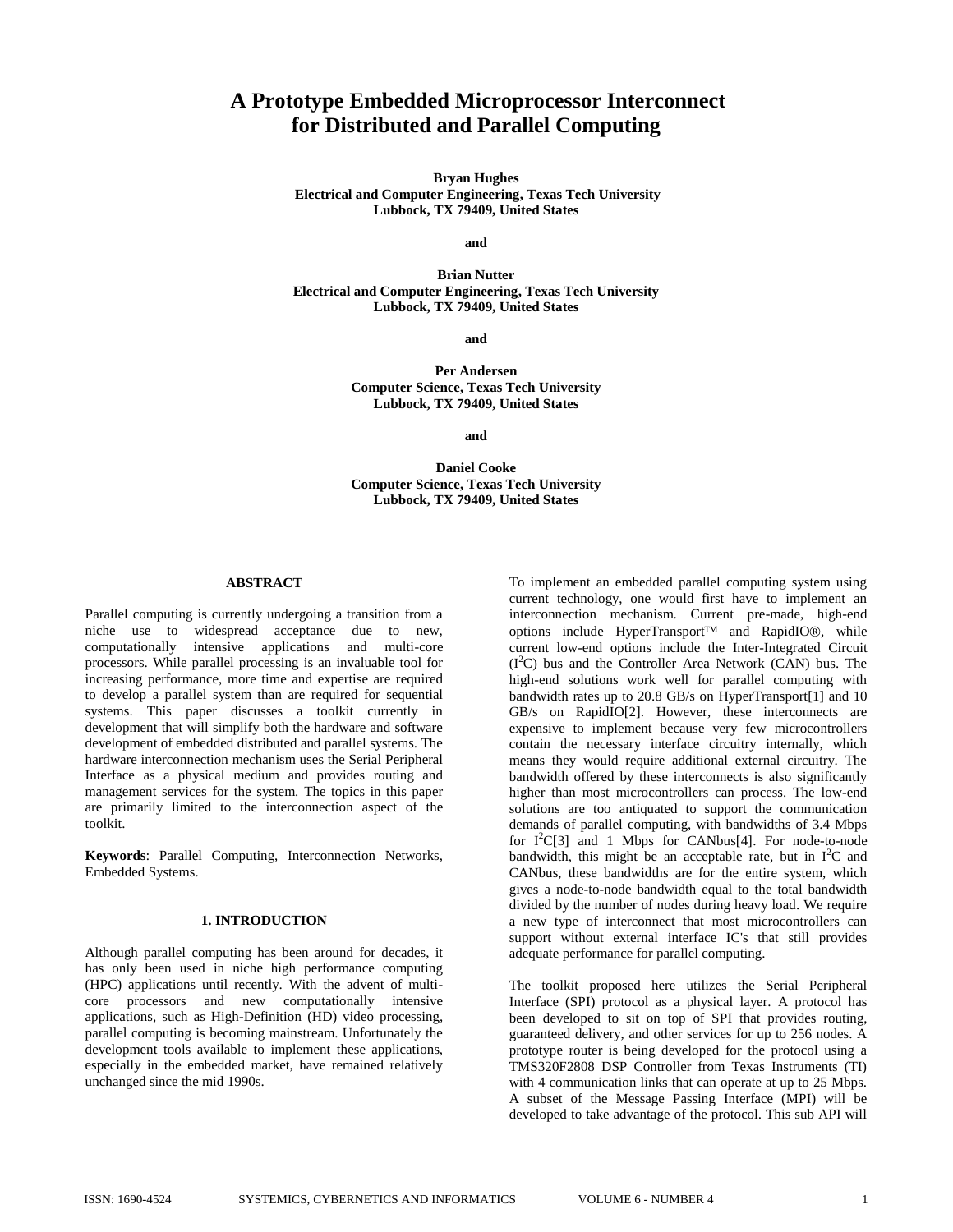serve as a middleware provider for SequenceL, a functional programming language being developed at Texas Tech University that features automatic concurrency. Once the toolkit is completed, the time necessary to develop a complete embedded parallel system should be greatly reduced.

# **2. INTERCONNECTION HARDWARE**

To create an interconnection for embedded systems, a different perspective from computer interconnection is required. Adding new interconnection functionality to a PC is as simple as spending 10 minutes installing an expansion card. However, adding new interconnection functionality to an embedded system must be done at design time. This process requires designing printed circuit boards (PCB's) and writing software that allows microcontrollers to take advantage of the hardware, which is a non-trivial task. The ideal interconnection for embedded systems would take advantage of hardware that is common to most microcontrollers on the market so that designers can skip the entire interfacing step. At the same time, the interconnection must be reasonably fast in comparison to the clock speed of the microcontroller. While 'reasonably fast' is a relative term, picking a base communication link speed that is within an order of magnitude of the microcontroller's primary clock speed is probably a good choice. SPI was chosen because it is found on most microcontrollers on the market, and can typically run at clock speeds up to 1/4 or 1/2 of the clock speed of the microcontroller.

### **Physical Layer Signaling**

The SPI protocol is a master-slave, point-to-point, full duplex, serial protocol. It consists of three or four signal lines: transmit, receive, clock, and an optional slave select. The slave select signal is not used because its behavior tends to vary from implementation to implementation. A master-slave protocol is not really ideal in parallel computing because nodes in a parallel system should be equal peers. To get around the master-slave limitation, nodes will all be slaves by default, and will dynamically elevate themselves to a master whenever they have information to transmit. This mechanism loses the fullduplex capabilities of SPI, but allows all nodes to be true peers. The four signal lines for this peer-to-peer SPI are defined in Figure 1. The Slave-In/Master-Out and clock signals behave the same as their standard SPI counterparts. An arbitration scheme



Figure 1: Link Signal Definitions



Figure 2: Elevation Process

has been created to prevent nodes from talking over each other that uses the masters in and out signals, MIN and MOUT respectively, according to the state diagram shown in Figure 2. This mechanism is modeled after Ethernet's back-off-and-waitrandomly collision mechanism.

#### **Routing Boards**

To aid in the development of the toolkit software, individual routing boards are being designed that allow rapid prototyping of network topologies. These boards also serve as a reference design for the routing chips. Each routing board consists of a single routing chip, support circuitry, and headers for connecting with other routing boards. The block diagram for the board is shown in Figure 3.

Each board contains its own power regulation circuitry centered around a TI TPS70102 dual voltage linear regulator, four link headers for connecting to other routing boards or hosts, a set of switches for configuring the board, a seven segment display for debugging purposes, and a Joint Test Action Group (JTAG) port.



Figure 3: Routing Board Block Diagram



Figure 4: Software Modules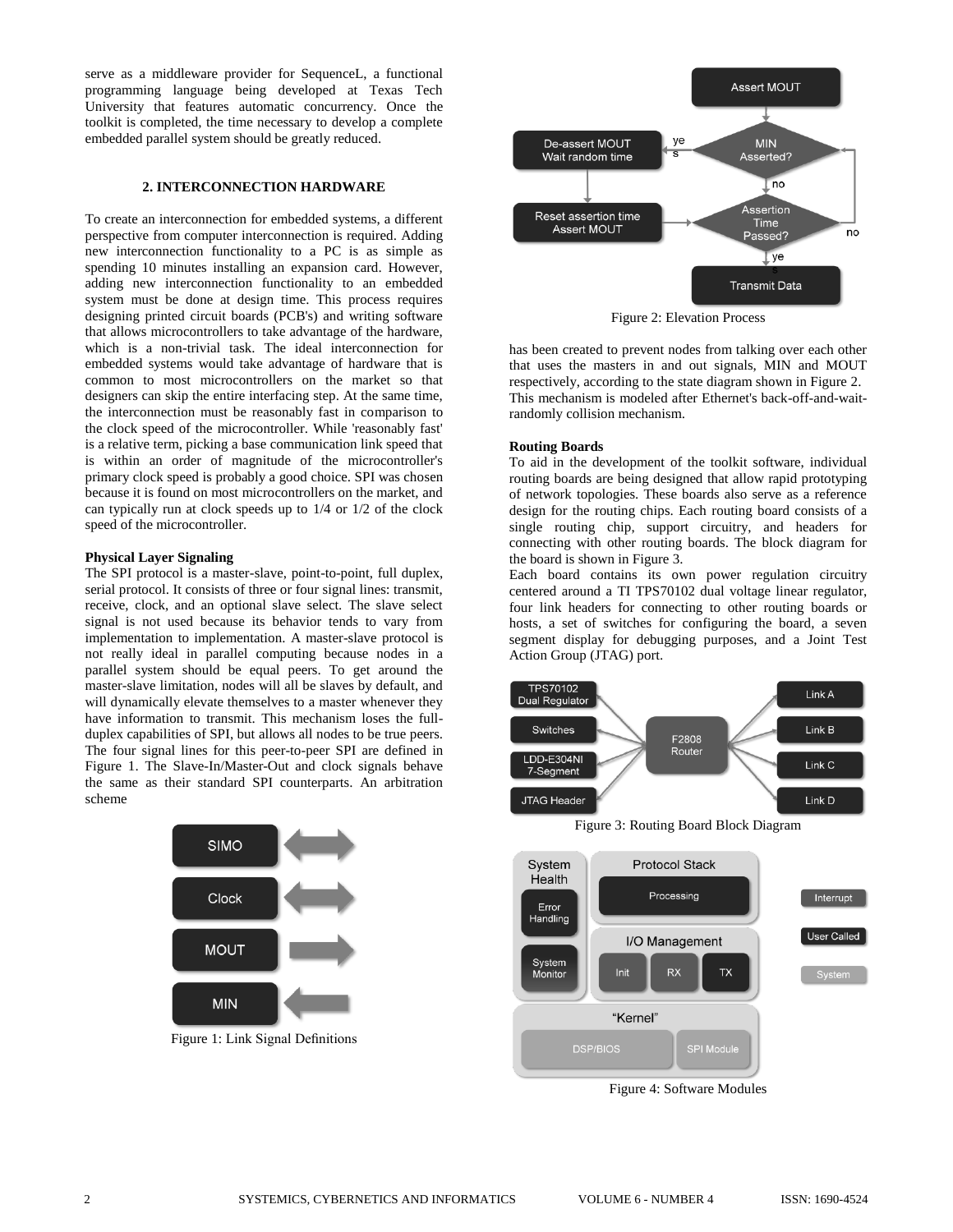

Figure 5: Receive Flow Chart

# **Router Software Architecture**

The routing software is divided into four modules: the "kernel," I/O management, Protocol Stack, and System Health. The relationships of these modules are shown in Figure 4. The system health module controls error handling and high-level management of the router. The Protocol Stack process packets and performs the appropriate action. The I/O management module serves as a driver for the peer-to-peer SPI port. The "kernel" consists of the Real Time Operating System (RTOS) DSP/BIOS by TI and the SPI subsystem. Note that DSP/BIOS does not interface with any SPI ports. The primary reason for using DSP/BIOS, despite its lack of SPI drivers for this particular chip, is for its threading capabilities. Each port has a thread dedicated to processing incoming packets. This allows the routers to handle multiple streams simultaneously. These threads exist to offload most of the computation from the SPI interrupt routines. The receiving process is shown in Figure 5. The interrupt itself is designed to be as short as possible because interrupts block execution in the rest of the system. When a 128-bit chunk of a packet comes in and the interrupt occurs, the interrupt routine buffers the packet and wakes up the processing thread. If the buffer is full, the interrupt routine will assert the master out pin for that port to prevent the other node from sending any more information. Once the interrupt has finished and normal threading has resumed, the processing thread then performs the actual processing of the packet chunk. If the packet chunk is the header of a new packet, it is sent to the protocol stack for processing. If the packet chunk is not a header, then it is part of a continuing transfer and is routed accordingly. After the processing thread is done processing the entire packet buffer, it goes back to sleep. Because each port has its own processing thread, multiple packets on multiple ports can be processed simultaneously.

# **Handling Data Transfers**

If a packet doesn't have a payload, the system sends the data chunk to the protocol stack for processing because the entire packet is contained in the data chunk in question. If a packet has a data payload, the system must know what to do with each 128-bit data chunk that comes through after the header. The initialization of a multi-chunk transfer is shown in Figure 6.



Figure 6: Multi-Chunk Transfer Initialization



Figure 7: Multi-Chunk Transfer

After transferring the packet header using the normal transfer routines, the transfer settings are saved so that when the next chunk comes in, the chunk won't be sent to the protocol stack but can be transferred directly, based on the saved settings as seen in Figure 7. When the data payload is destined for the router in question, it behaves like a multi-chunk transfer except that it sends the data to a buffer rather than to another port.

# **3. COMMUNICATION PROTOCOL**

A custom protocol is being designed to take advantage of the network. Because the protocol is only required to handle communication for at most 256 nodes over distances no more than a meter or so, the protocol doesn't need to be as complex as Ethernet/IP/TCP/etc. By simplifying and condensing the packet structure, the overhead goes down.

# **Packet Header Definition**

Each packet consists of a header and an optional data payload. The header structure is defined in Figure 8, and a description of the fields is in Table 1.



Figure 8: Packet Header Definition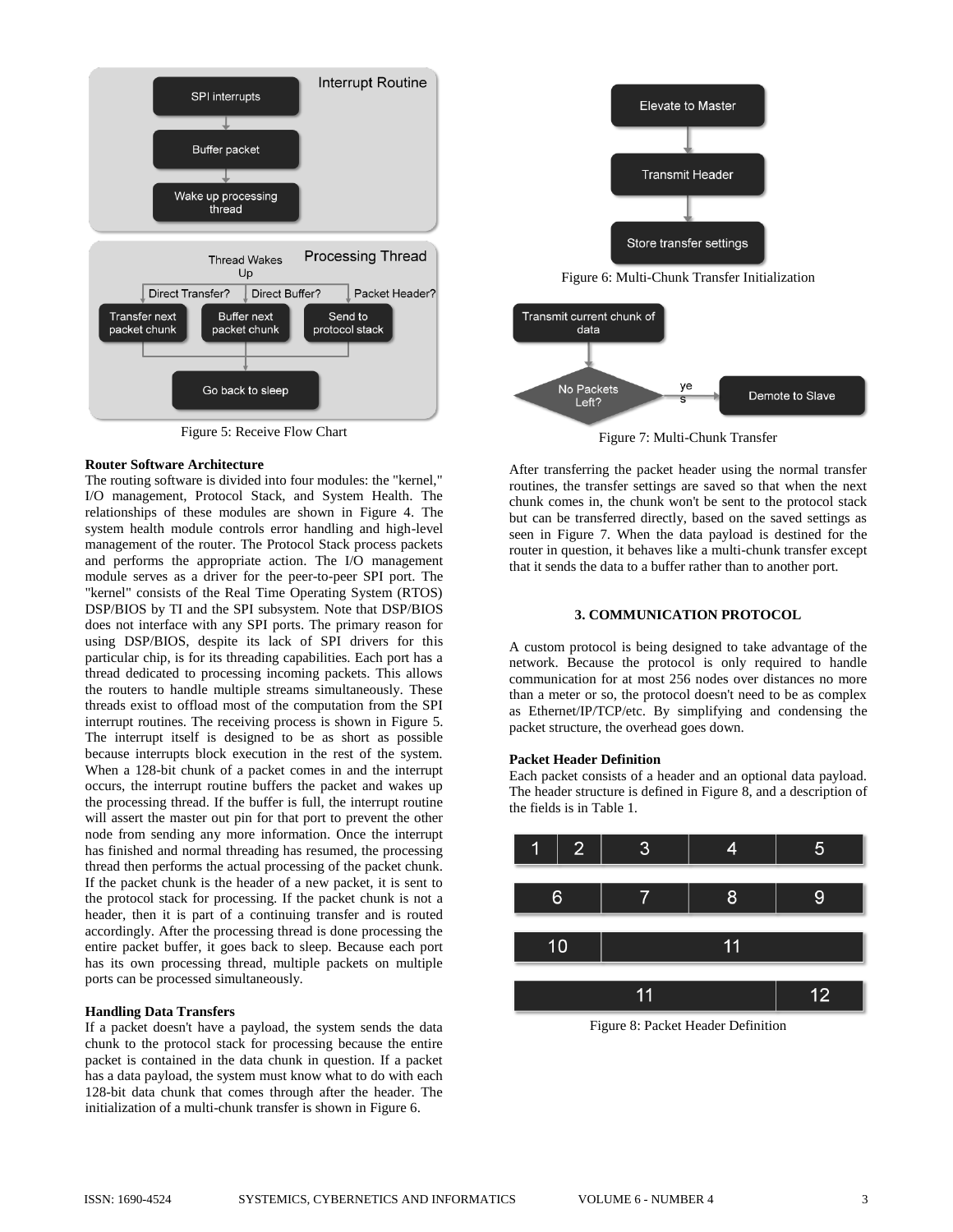| Field          | Name                          | Length |
|----------------|-------------------------------|--------|
|                | Version                       |        |
| $\overline{c}$ | Communication Type            |        |
| 3              | Source                        |        |
| 4              | Destination                   |        |
| 5              | Command                       |        |
| 6              | Command Sequence Step         |        |
|                | Number of Hops                |        |
| 8              | Packet ID                     |        |
| q              | <b>Source Process ID</b>      |        |
| 10             | <b>Destination Process ID</b> |        |
| 11             | Command Specific              | 48     |
| 12             |                               |        |

Table 1: Packet Field Definitions

The first field is the *Version* field, which supports multiple revisions of the protocol in play at the same time. The *Communication Type* field specifies the type of communication, which will be discussed in next section. The *Source*, and *Destination* fields define a source and destination node address.

The *Command* field specifies the packet's purpose. Example commands include transferring data, requesting a node address, getting a list of running processes on a node, etc. In Ethernet, the equivalent would be the specification of IP in the Ethernet header, and then TCP/UDP in the IP header, and then the port number specified in the TCP/UDP header, with the port number ultimately specifying the packet's purpose. While the system used in Ethernet/IP/TCP/UDP allows greater flexibility and potential for growth, it also introduces significantly more overhead as well as a more complex protocol stack, compared with using a single, non-nested protocol. Given the nature of embedded systems (little memory or processing power) a simpler, if less flexible, protocol is preferred due to its memory and computationally friendly nature. In this protocol, a command represents a sequence of steps that are to be performed for a given action. As an example, a data transfer consists of a request to send data, sending the data, reporting whether or not the data transferred without error, and retransmitting the packet if necessary. The field *Command Sequence Step* keeps track of the current step in the command sequence. Storing the sequence in the packet allows nodes to send a packet and forget about it, instead of having to keep track of all of their pending requests.

The *Number of Hops* field keeps track of how many routers the packet has passed through. This field allows a time to live limit to be set on packets. The *Packet ID* field, in conjunction with the *Source* field, allows each packet to have a unique identifier in the system. The hosts use the *Source Process ID* and *Destination Process ID* fields in the system to identify what to do with the data payload. These fields are used, because the data transfer command is a generic type; i.e. it does not specify what to do with the data. The *Command Specific* field contains data that is command specific. This field allows commands to store information directly in the header instead of in the data payload section. The benefit of this field is that the overall packet is smaller and processing the packet is a lot simpler, because the entire packet is contained in a single 128-bit packet chunk. The *CRC* field contains an 8-bit CRC of the data using the  $x^8 + x^2 + x + 1$  polynomial.

# **Communication Types**

Six types of communication have been developed: Unicast, Multicast, Broadcast All, Broadcast Routers, Broadcast Hosts, and Addressless. In this system, routers and hosts are equals in that both have addresses and can communicate with each other directly. Unicast works as expected; it allows sending a packet from one node to another. Broadcast works as expected as well, except that a node can broadcast to everyone in the system, to all routers but none of the hosts, or to all hosts but none of the routers. Multicast in the toolkit works a little different than multicast in TCP/IP. In the toolkit, when a node wants to join a multicast group, it registers with the master router, which then notifies all of the routers. Routers only pass along multicast packets when a member of the multicast group is further along the link, as in TCP/IP. Where multicast differs from TCP/IP is that there is no multicast server. Anyone in the group can send a multicast packet to the rest of the group. In this sense, multicast works like subnets do in Ethernet, except that the multicast groups are dynamic and a node can simultaneously belong to multiple multicast groups. Addressless is used when a node powers on and needs to request an address from the master router. If a node's neighbor has an address, the node uses its neighbor as a proxy to ask the master router for an address. This method is necessary because only one address exists for nodes, and when a node powers on there is no way of identifying it. Ethernet/IP/TCP, in contrast, uses a dual addressing scheme where the IP address can be dynamic, but the MAC address is hard-coded, and so it doesn't need any form of addressless communication.

# **Routing Algorithm**

The routing scheme used is based on Räcke's oblivious routing scheme outlined in [5]. An oblivious routing scheme is one that takes a routing request  $\sigma_i = (s_i, t_i)$ , with source  $s_i$  and target  $t_i$ , and produces a route f from  $s_i$  to  $t_i$  without knowledge of the global state of the network. This implies that the routing scheme is non-adaptive, i.e. it does not depend on the real-time congestion of the network. A general network, e.g. one that does not necessarily conform to a specific topology, can be modeled as an undirected graph  $G = (V, E)$  with set of nodes V, set of edges E, and number of nodes  $n = |V|$ . Räcke's method, in short, maps G to a tree network  $T_{\mathcal{H}}$ , finds the shortest path on  $T_{\mathcal{H}}$ , and maps the result back to a set of paths on  $G$ . One of the paths in the result is selected randomly to produce route  $f.[5]$ 

Tree networks are used because it is simple, even trivial, to find the shortest path in the tree network between two nodes. The tree  $T_{\mathcal{H}}$  is constructed by created a root node that corresponds to  $V$ , i.e. it contains all nodes. This node is then subdivided into children nodes. These children nodes are recursively subdivided until all nodes contain a single element  $v \in V$ . This decomposition process forms a natural tree structure as in Figure 9(b), given a general network as show in Figure 9(a). Note that all leaf nodes contain a singleton set  $\{v\} \in V$ . For technical reasons, an intermediate node  $y_i$  is inserted between each natural node  $y_n$  in the tree  $T_{\mathcal{H}}$ . Note that in Figures 9(b), natural nodes are represented by large circles, and intermediate nodes are represented by small circles. A cluster  $H_v$  is the cluster associated with  $y_i$  and  $y_n$ .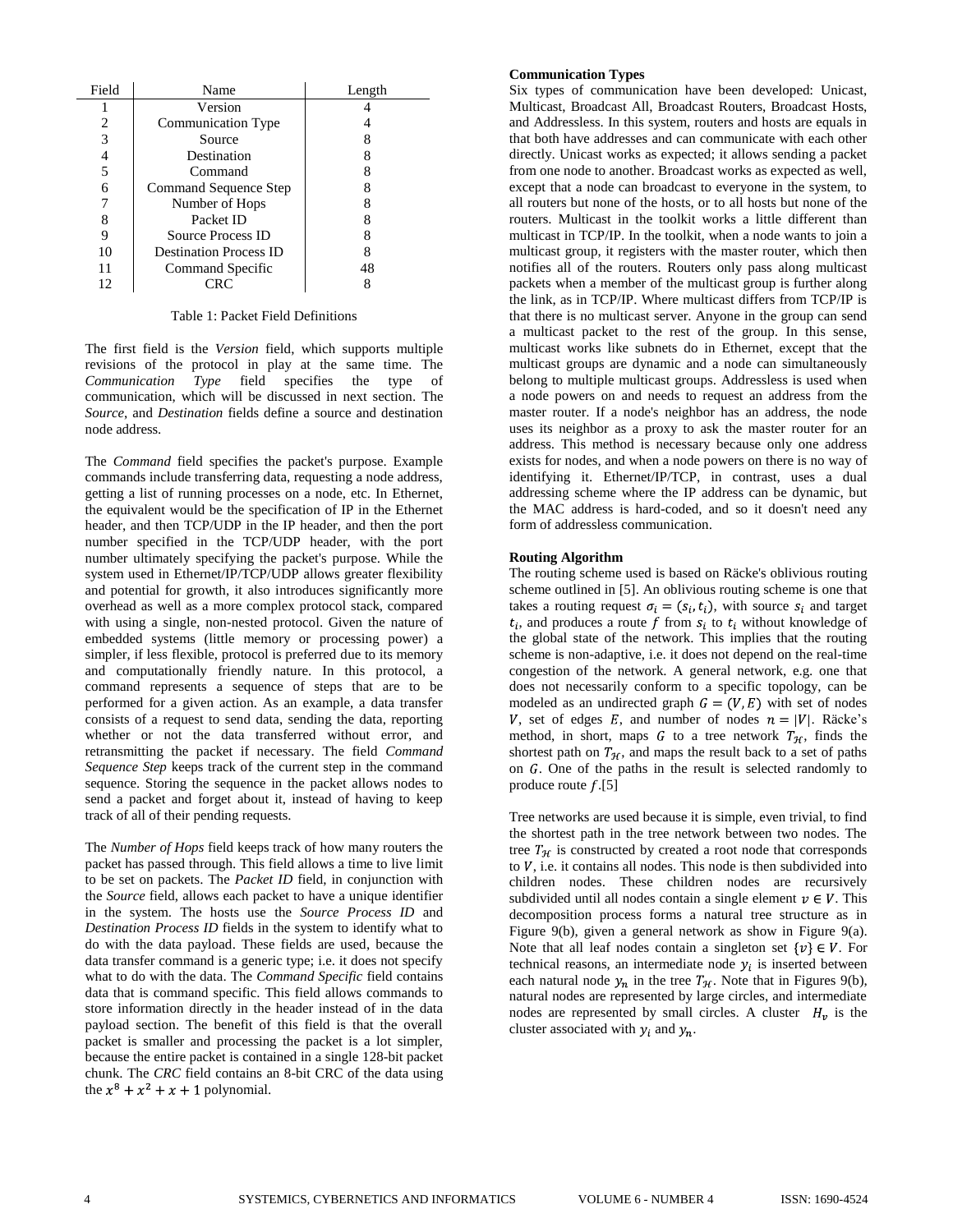

(b) Tree Network  $T_{\mathcal{H}}$ Figure 9: General to Tree Network Mapping

$$
B_t(v_n, v_i) = out(h_{v_i})
$$
 (1)

The bandwidth of an edge  $E_t = (v_n, v_i)$ , defined in Eq. (1), states that the bandwidth of  $E_t$  is defined as the bandwidth of all outgoing edges from the intermediate node in  $H_{v_i}$ . The level of a natural node in  $T_{\mathcal{H}}$  is defined as the number of natural nodes on the path from  $v_n$  to V, the root node. The level of a cluster *H* is defined as the level of its natural node  $v_n$ . Each level is given a weight  $w_l$ .

The properties of  $T_{\mathcal{H}}$  discussed above are used to define a concurrent multi-commodity flow (CMCF) problem for each cluster H. A commodity  $d_{u,v}$  is defined for each cluster  $u, v \in H_{\nu_i}$ , where u is the source, v is the sink and  $dem(u, v)$ is the demand as defined in Eq. (2).

$$
dem(u, v) = \frac{w_{l+1}(u) \cdot w_{l+1}(v)}{w_{l+1}(H_{v_i})}
$$
(2)

Given the CMCF for  $H$ , a path between  $u$  and  $v$  can be found by decomposing  $d_{u,v}$  into a set of convex paths  $P_{u,v}$ . Each path  $p_i \in P_{u,v}$  is assigned a weight, and one of the paths in  $P_{u,v}$  is chosen based on the weight and a randomized input. An example path in  $T_{\mathcal{H}}$  is show in Figure 10(a), with the associated paths in  $G$  in Figure 10(b) and the valid paths in  $G$  after solving the CMCF problem in Figure 10(c).[5]



(a) Unique  $P_{u,v}$  in the Tree Network



(b) All Paths  $P_{u,v}$  in the Tree Network



(c) CMCF Solution  $P_{u,v}$  in the General Network Figure 10: Path Selection on  $T_H$  and G